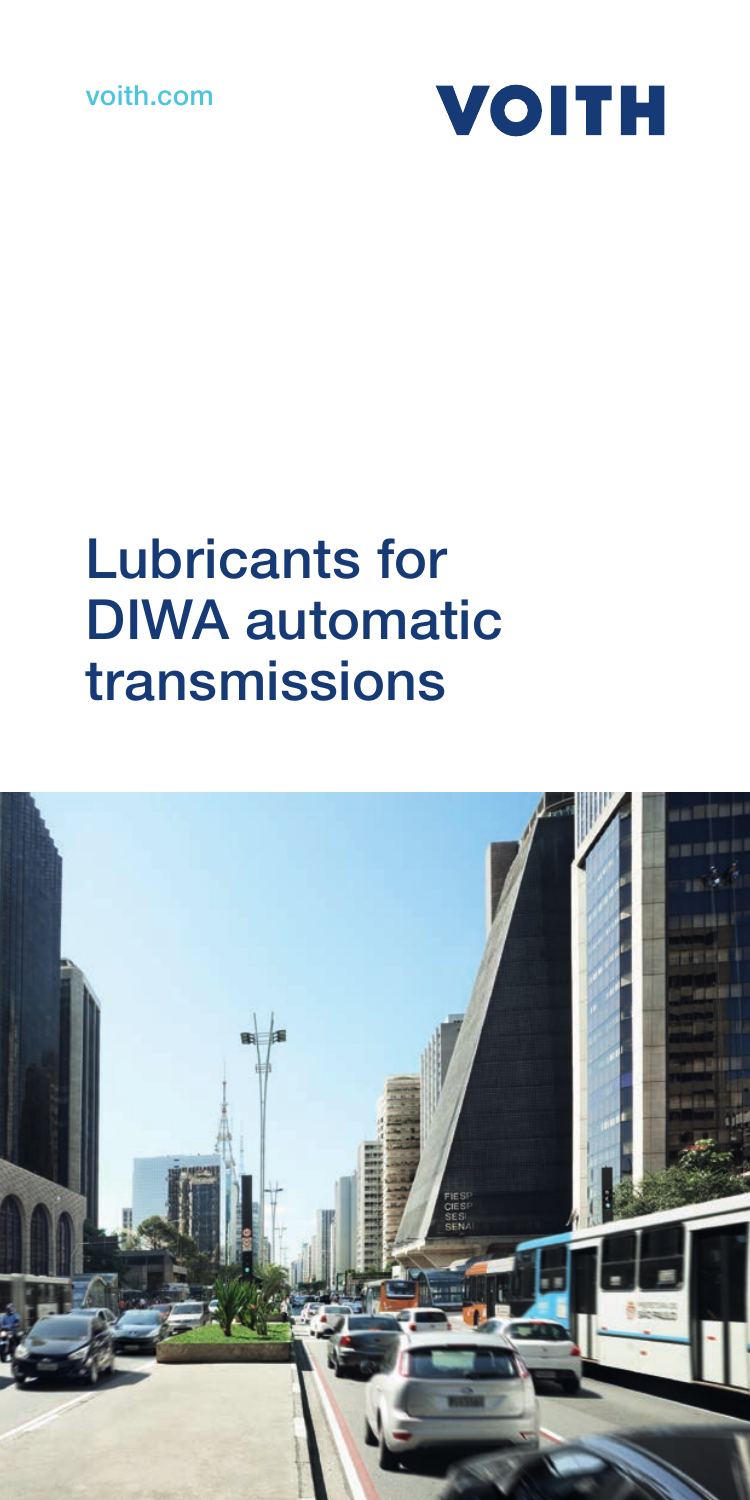### The Voith lubricant range is formulated using state of the art technology thus ensuring high performance of your automatic transmission.

Depending on the oil fluid type in use, oil changes are required at intervals ranging from 60,000 through to 180,000 kilometers. A durable and correct friction coefficient prevents the vibration phenomena and allows correct gear shifting.

Excellent performance is guaranteed through the use of this lubricant range.

| <b>Overview</b>                      |                                                                                                                                                                  |                                 |              |
|--------------------------------------|------------------------------------------------------------------------------------------------------------------------------------------------------------------|---------------------------------|--------------|
| Oil brand<br>name                    | <b>Fluid type</b>                                                                                                                                                | Oil changing<br>intervals up to | <b>Index</b> |
| <b>V</b> Liquid                      | Multi-functional red<br>coloured ATF*                                                                                                                            | 60,000 km                       |              |
| <b>V</b> Liquid S                    | Red colored synthetic ATF*<br>formulated with an updated<br>additive package for very<br>high performance                                                        | 60,000 km                       | 1)           |
| <b>V</b> Liquid<br><b>BLUS</b>       | Blue coloured synthetic<br>lubricant, formulated using<br>state of the art technology<br>to ensure high performance                                              | 120,000 km                      | 1)           |
| <b>V</b> Liquid<br><b>Green Plus</b> | Multi-functional ATF*,<br>fully synthetic, green<br>coloured lubricant<br>formulated with innovative<br>additive package and PAO<br>(Poly-Alpha-Olefin) base oil | 180,000 km                      | 1)           |

\*ATF: Automatic Transmission Fluid

The oils marked with Index 1) have been released in addition for the initial filling of DIWA transmissions by the vehicle manufacturer (OEM). Moreover, with these oils it is ensured that DIWA transmissions which are certified according to Regulation (EU) 2017 / 2400, comply with the certificate after the initial filling by the vehicle manufacturer (OEM). According to Regulation 2017/2400 of the European Union, the CO<sub>2</sub> emissions and the fuel consumption are determined for the type approvals of heavy commercial vehicles. Besides, only the oils marked with Index<sup>1)</sup> have been released for DIWA transmissions with angle drive.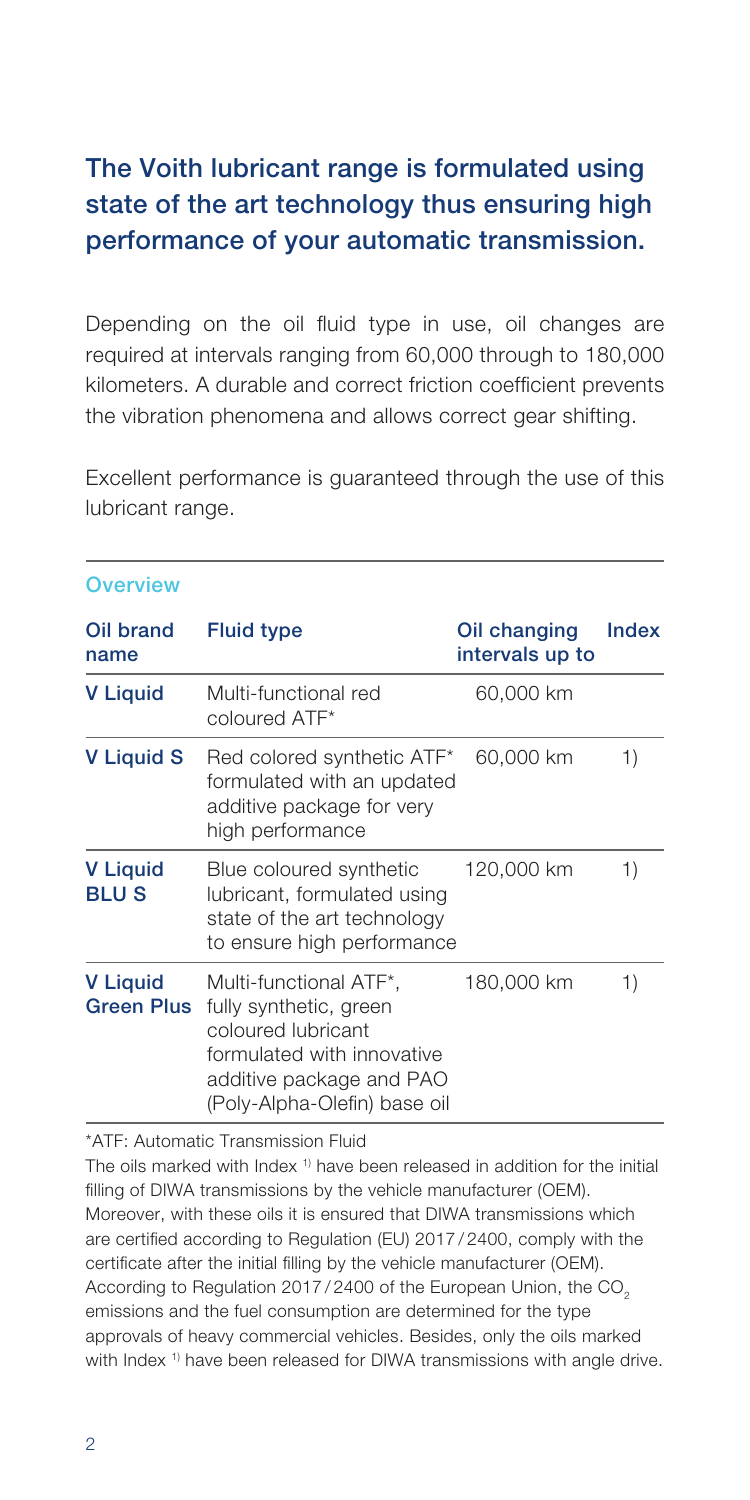#### Lubricants for DIWA automatic transmissions

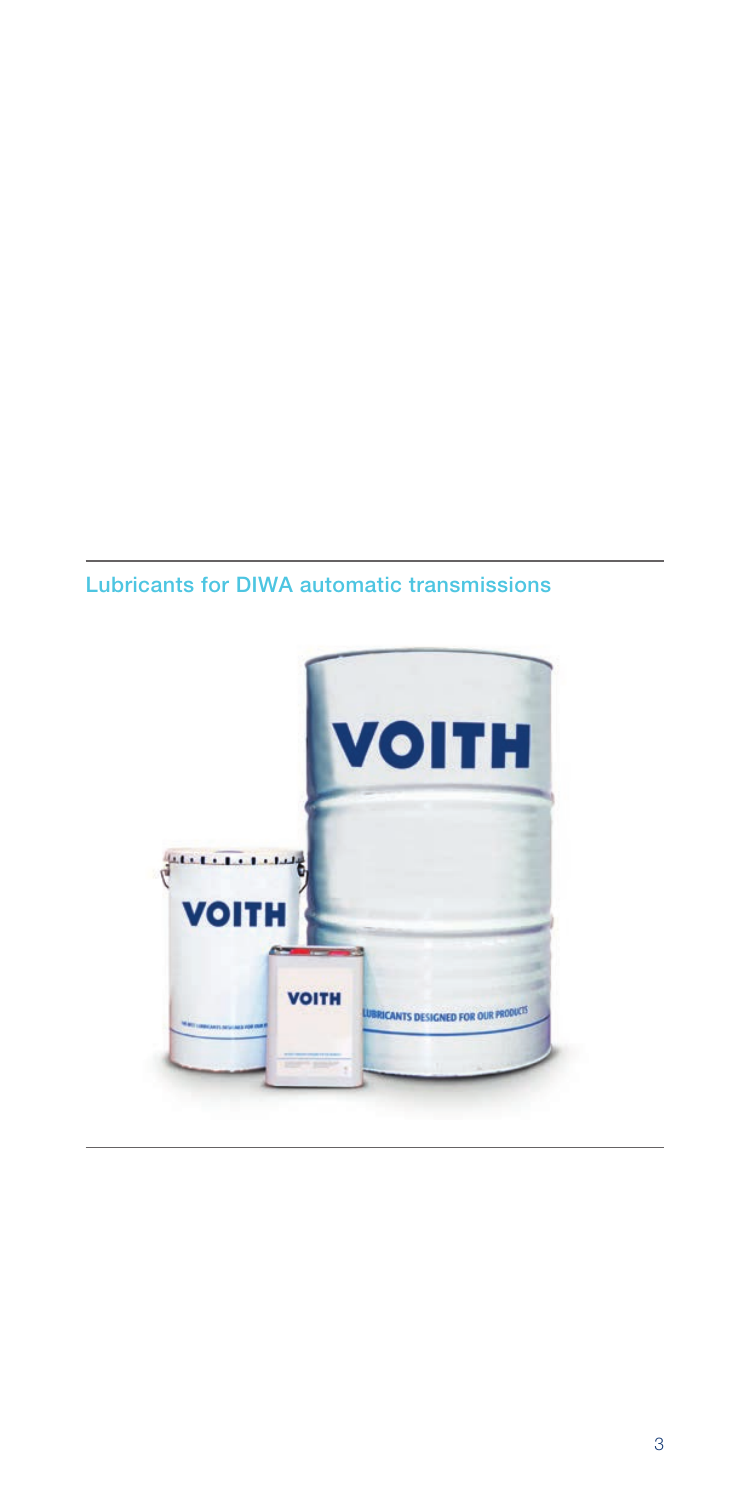## V Liquid

V Liquid is formulated with highly refined mineral oils and an updated additve package

#### Chemical and physical characteristics:

| $\cdot$ Colour:                | Red           |
|--------------------------------|---------------|
| • Kinematic viscosity @ 100°C: | 7.4 cSt       |
| • Viscosity index:             | 170           |
| $\cdot$ Flash point (C.O.C):   | $200^\circ$ C |

#### Main properties:

- Good thermal-oxidative resistance
- Excellent anti-rust protection avoiding corrosion
- Excellent anti-foam characteristics
- Good stability even under mechanical stress
- Superior EP (Extreme Pressure) and AW (Anti Wear) performance

#### **Maintenance**

Oil and filter change intervals on the DIWA transmission

- Profile 1: 45,000 km
- Profile 2: 60,000 km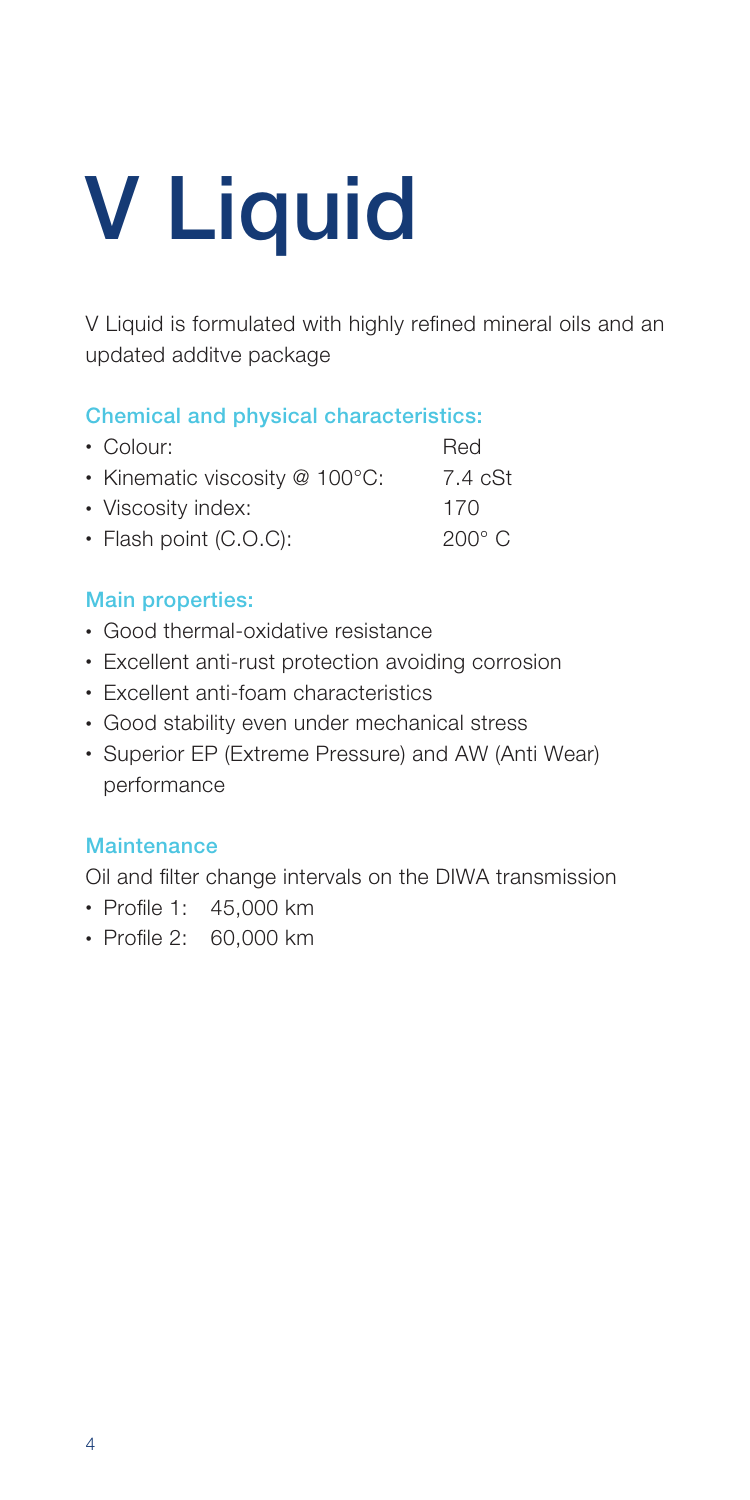#### Bus application profiles

#### Profile 1:

- Average speed < 15 km/h (SORT 1) and service in mountainous or flat areas
- Average speed ≥ 15 km/h (SORT 2, SORT 3) and service in mountainous areas

#### Profile 2:

• Average speed ≥ 15 km/h (SORT 2, SORT 3) and service in flat areas

#### Approvals & specifications

• VOITH H55.6335xx

| Packaging     | Quantity        | Order number |  |
|---------------|-----------------|--------------|--|
| Tank          | 1.000 lt        | 301 510 105  |  |
| Drum          | $209$ It        | 301 510 104  |  |
| <b>Bucket</b> | 25H             | 301 510 103  |  |
| Can           | 5 <sub>it</sub> | 301 510 102  |  |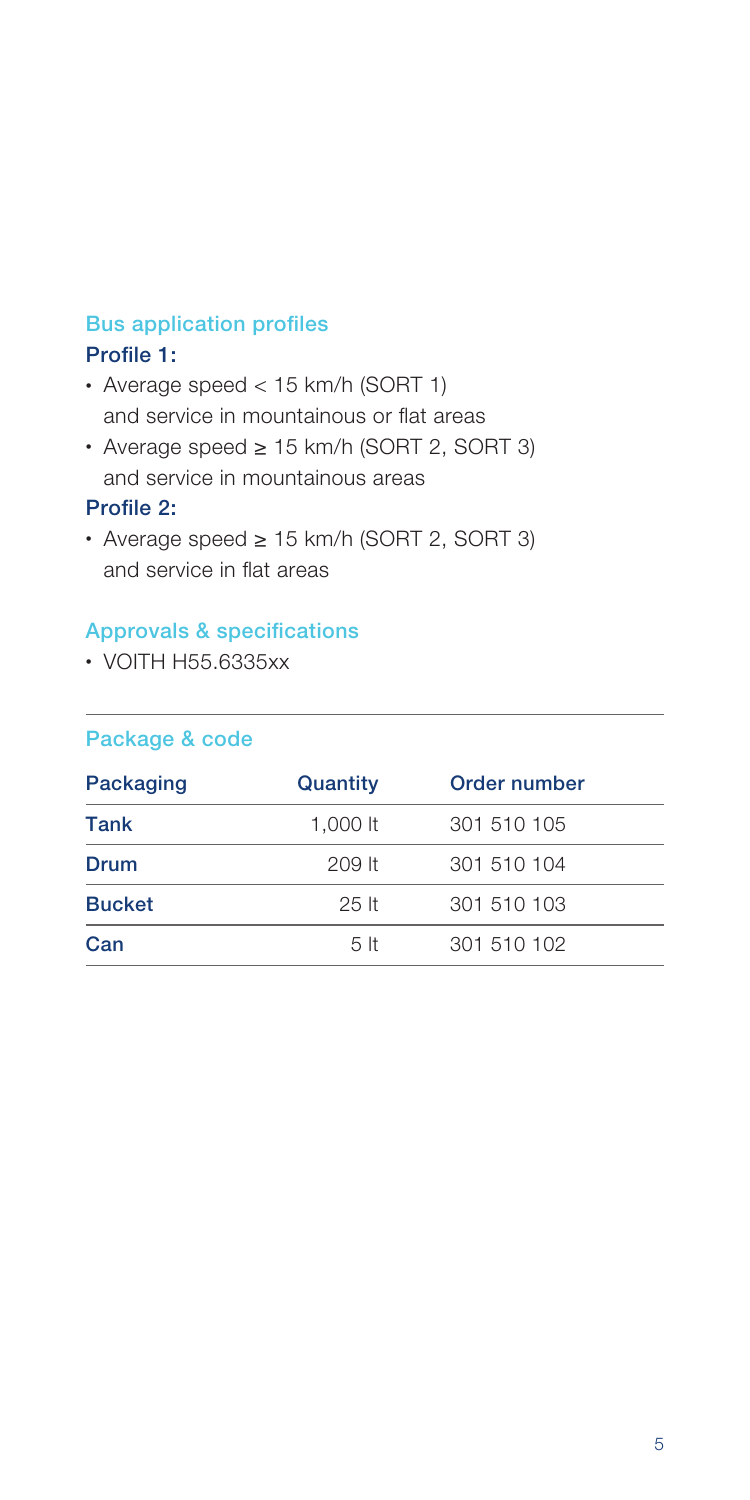# V Liquid S

V Liquid S is a fully synthetic product with very good perfomance at low ambient temperatures and high service temperatures. The updated additive technology used guarantees superior oxidation resistance and low sludge formation.

#### Chemical and physical characteristics:

| $\cdot$ Colour:                | Red              |
|--------------------------------|------------------|
| • Kinematic viscosity @ 100°C: | 7.1 cSt          |
| • Viscosity index:             | 181              |
| $\cdot$ Flash point (C.O.C):   | 228 $^{\circ}$ C |
|                                |                  |

#### Main properties:

- Very high thermal-oxidative resistance;
- Excellent anti-rust protection avoiding corrosion
- Excellent anti-foam and air release characteristics
- High shear stability even under mechanical stress
- Superior EP (Extreme Pressure) and AW (Anti Wear) performance
- Good gasket compatibility
- Reduction of sludge and deposists
- High scuffing resistance
- Excellent fluency at low ambient temperatures
- Approved for First-Fill, EU CO<sub>2</sub>-Emission regulations and angle drives acc.1)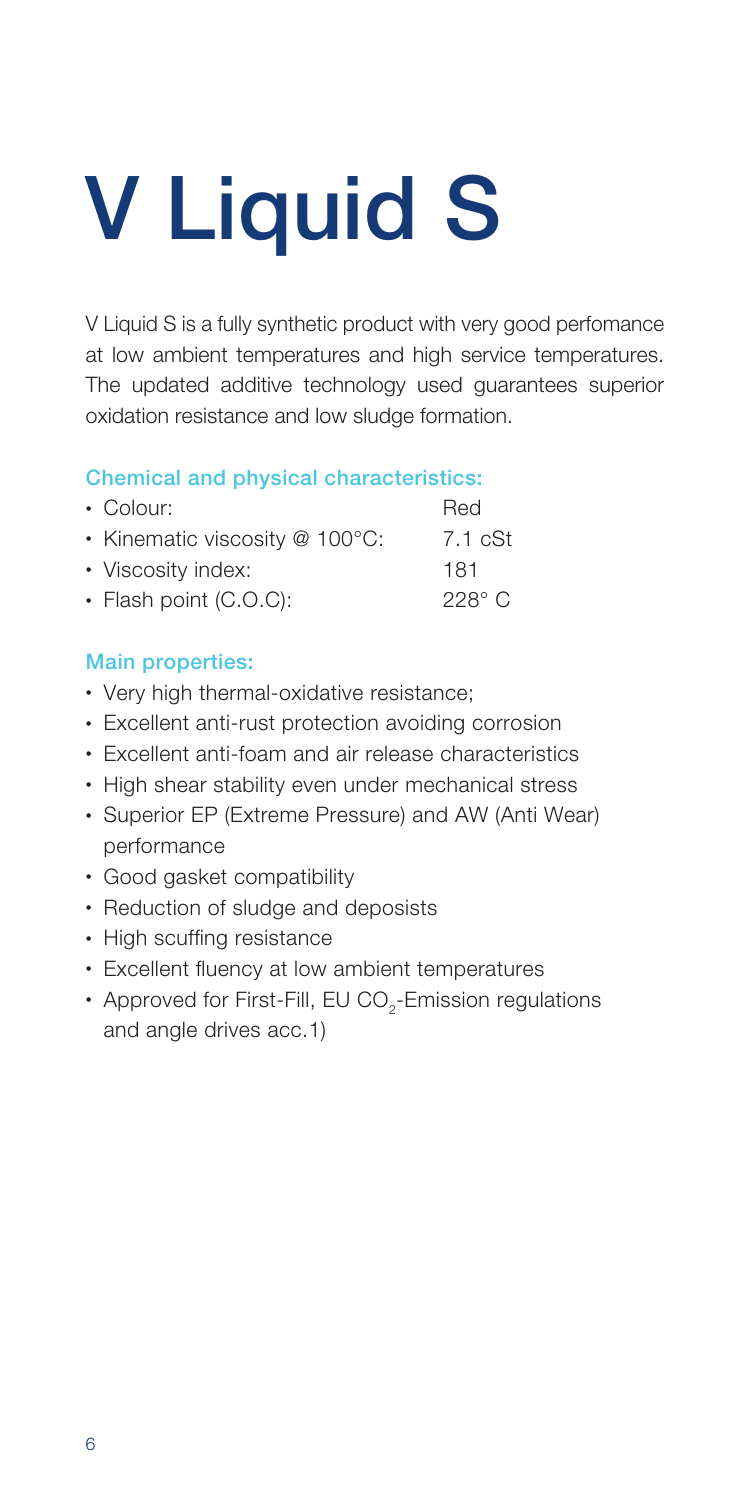#### **Maintenance**

Oil and filter change intervals on the DIWA transmission

- Profile 1: 45,000 km
- Profile 2: 60,000 km

#### Bus application profiles Profile 1:

- Average speed < 15 km/h (SORT 1) and service in mountainous or flat areas
- Average speed ≥ 15 km/h (SORT 2, SORT 3) and service in mountainous areas

#### Profile 2:

• Average speed ≥ 15 km/h (SORT 2, SORT 3) and service in flat areas

#### Approvals & specifications

• VOITH H55.6335xx 1)

| Packaging     | Quantity | Order number |  |
|---------------|----------|--------------|--|
| Tank          | 1.000 lt | 301 510 109  |  |
| Drum          | $209$ It | 301 510 108  |  |
| <b>Bucket</b> | 25H      | 301 510 107  |  |
| Can           | 5 It     | 301 510 106  |  |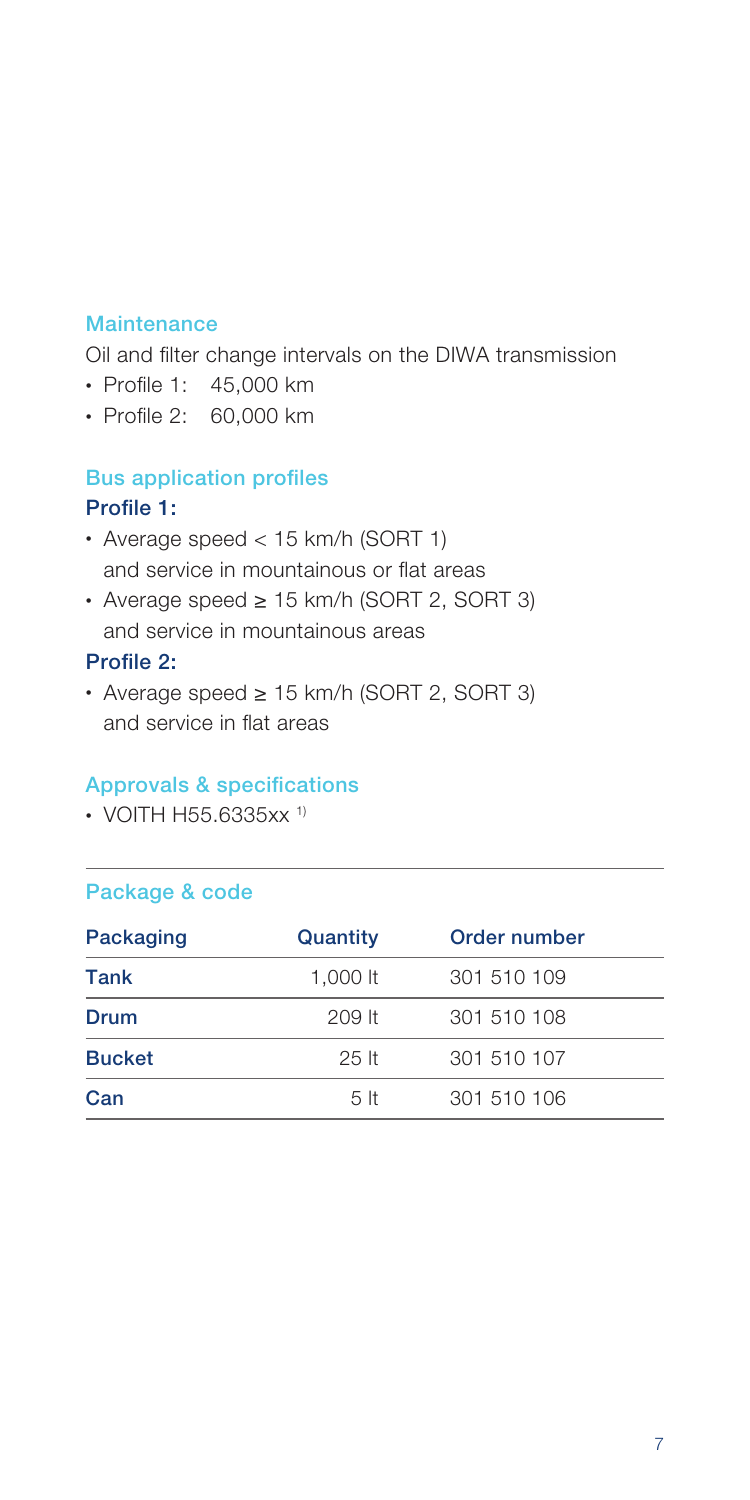# V Liquid Blu S

V Liquid BLU S is a product with superior characteristics in any ambient and service conditions. The synthetic base and the selected additive package used guarantee very high performance and benefits.

#### Chemical and physical characteristics:

| $\cdot$ Colour:                | Blue          |
|--------------------------------|---------------|
| • Kinematic viscosity @ 100°C: | 7.2 cSt       |
| • Viscosity index:             | 176           |
| $\cdot$ Flash point (C.O.C):   | $229^\circ$ C |
|                                |               |

#### Main properties:

- Superior thermal-oxidative resistance
- Excellent anti-rust protection avoiding corrosion
- Superior anti-foam and air release characteristics
- Very high shear stability even under mechanical stress
- Very high EP (Extreme Pressure) and AW (Anti Wear) performance
- Exceptional gasket compatibility
- Reduction of sludge and deposists
- High scuffing resistance
- Durable and correct friction coefficient over long time period
- Excellent fluency at low ambient temperatures
- Approved for First-Fill, EU CO<sub>2</sub>-Emission regulations and angle drives acc.1)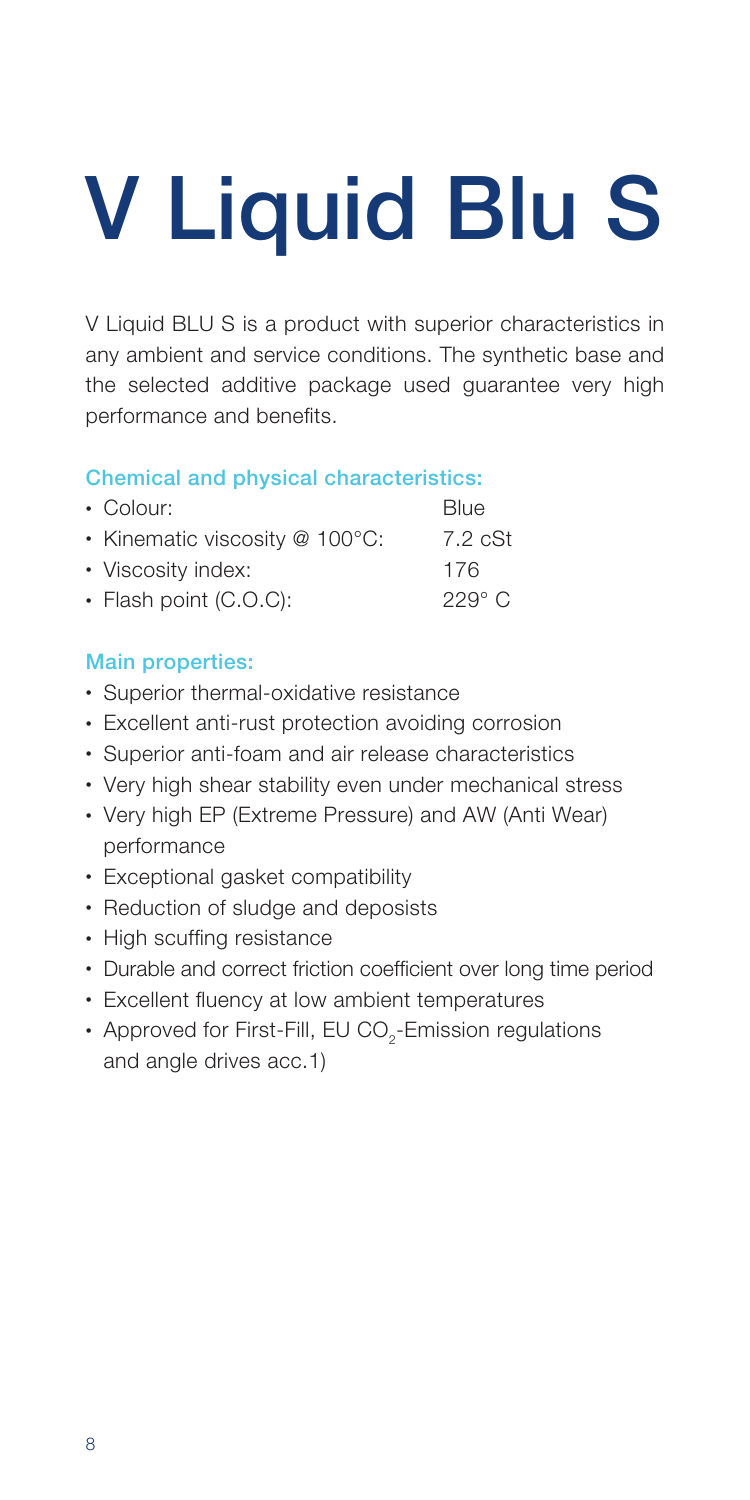#### **Maintenance**

Oil and filter change intervals on the DIWA transmission

- Profile 1: 90,000 km
- Profile 2: 120,000 km

#### Bus application profiles Profile 1:

- Average speed < 15 km/h (SORT 1) and service in mountainous or flat areas
- Average speed ≥ 15 km/h (SORT 2, SORT 3) and service in mountainous areas

#### Profile 2:

• Average speed ≥ 15 km/h (SORT 2, SORT 3) and service in flat areas

#### Approvals & specifications

 $\cdot$  VOITH H55.6336xx<sup>1)</sup>

| Packaging     | Quantity       | Order number |  |
|---------------|----------------|--------------|--|
| Tank          | 1.000 lt       | 301 510 113  |  |
| Drum          | $209$ It       | 301 510 112  |  |
| <b>Bucket</b> | 25H            | 301 510 111  |  |
| Can           | 5 <sub>h</sub> | 301 510 110  |  |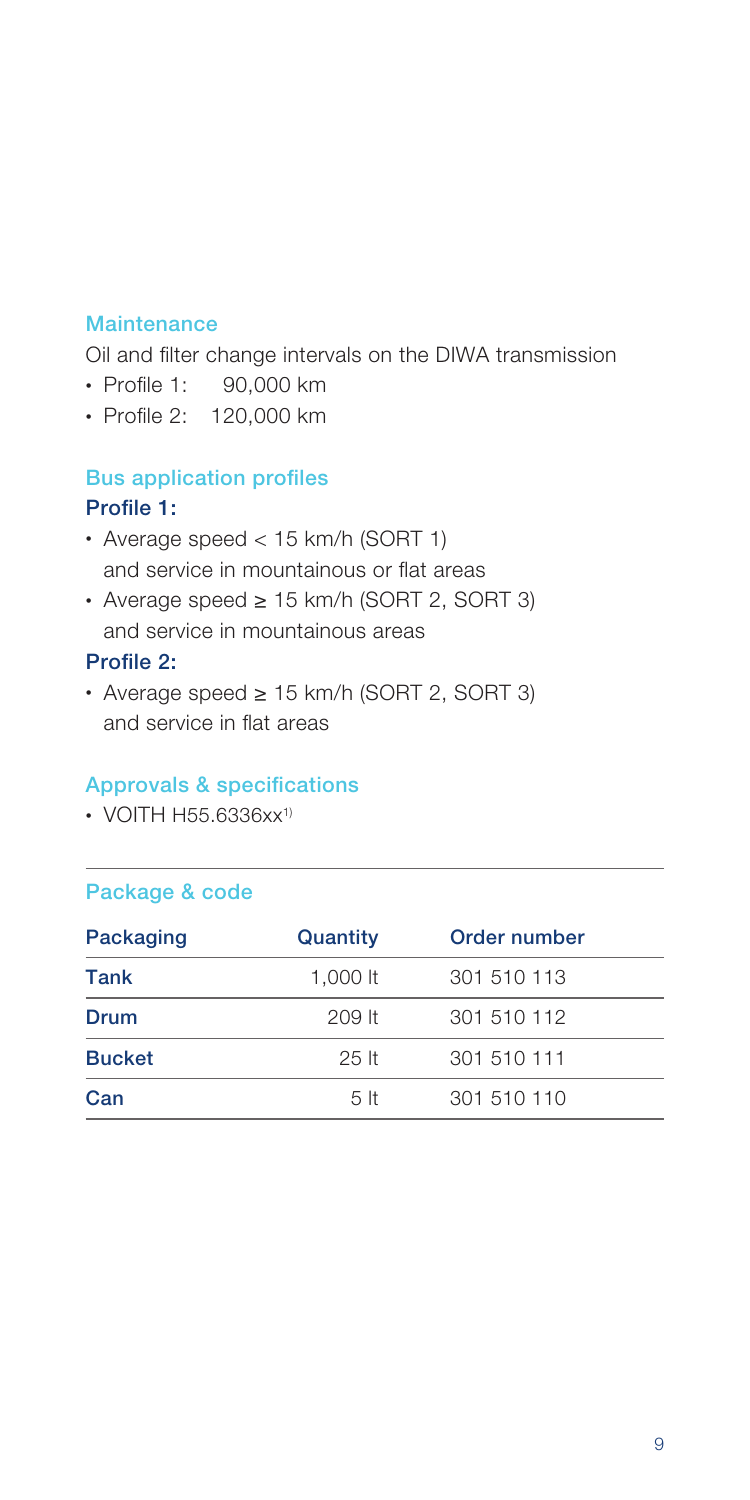### V Liquid Green Plus

V Liquid Green Plus is formulated with innovative additive package and PAO (Poly-Alpha-Olefin) base oil. The product is the result of intensive studies and field tests to guarantee excellent performance in any conditions and for very long drain intervals

#### Chemical and physical characteristics:

| • Colour:                                  | Green             |
|--------------------------------------------|-------------------|
| • Kinematic viscosity @ 100° C:            | $7.2 \text{ cSt}$ |
| • Viscosity index:                         | 148               |
| • Flash point (C.O.C):                     | $234^\circ$ C     |
| • Kinematic viscosity @ 100° C after       |                   |
| KRL shear stability test (stage C) 7.0 cSt |                   |

#### Main properties:

- Exceptional thermal-oxidative resistance
- Excellent anti-rust protection avoiding corrosion
- Excellent anti-foam and air release characteristics
- Absolutely shear stable even under severe mechanical stress
- Exceptional EP (Extreme Pressure) and AW (Anti Wear) performance
- Exceptional gasket compatibility
- Reduction of sludge and deposits thanks to high detergent and dispersant properties
- Very high scuffing resistance
- Durable and correct friction coefficient over long time period and under severe working conditions
- Excellent performance at low ambient temperatures and at very high service temperatures
- Approved for First-Fill, EU CO<sub>2</sub>-Emission regulations and angle drives acc.1)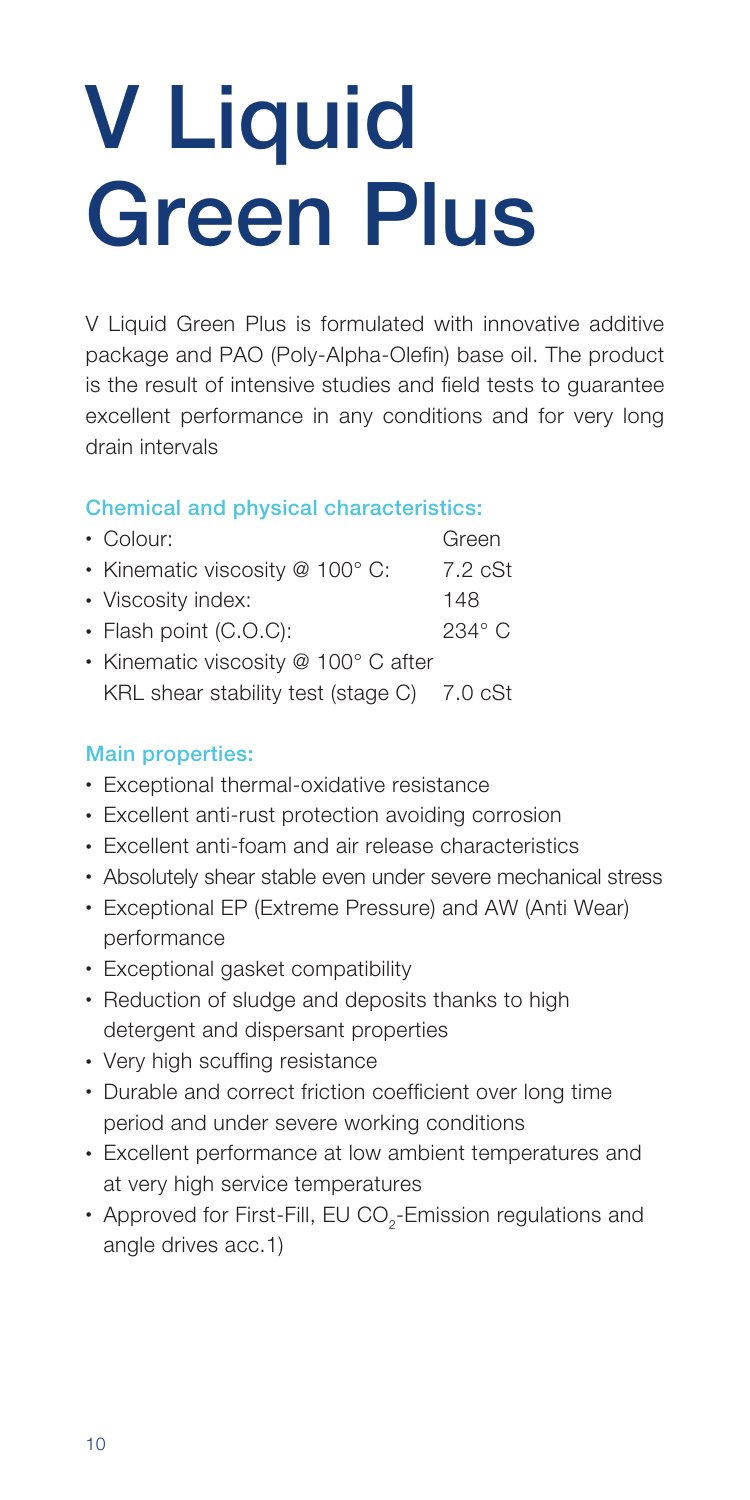#### **Maintenance**

Oil and filter change intervals on the DIWA transmission

- Profile 1: 150,000 km
- Profile 2: 180,000 km

#### Bus application profiles Profile 1:

- Average speed < 15 km/h (SORT 1) and service in mountainous or flat areas
- Average speed ≥ 15 km/h (SORT 2, SORT 3) and service in mountainous areas

#### Profile 2:

• Average speed ≥ 15 km/h (SORT 2, SORT 3) and service in flat areas

#### Other possible application field

Due to exceptional properties we are approved for use in non-Voith transmissions. Please speak to your local representative for more information.

V Liquid Green Plus is also suitable for:

• Automatic transmissions, torque converters, steering system, hydraulic clutches

#### Approvals & specifications

• VOITH 150.014524xx<sup>1)</sup> (maximum drain interval)

| Packaging     | Quantity       | Order number |  |
|---------------|----------------|--------------|--|
| Tank          | 1.000 lt       | 301 510 250  |  |
| Drum          | $209$ It       | 301 510 249  |  |
| <b>Bucket</b> | 25H            | 301 510 248  |  |
| Can           | 5 <sub>h</sub> | 301 510 247  |  |